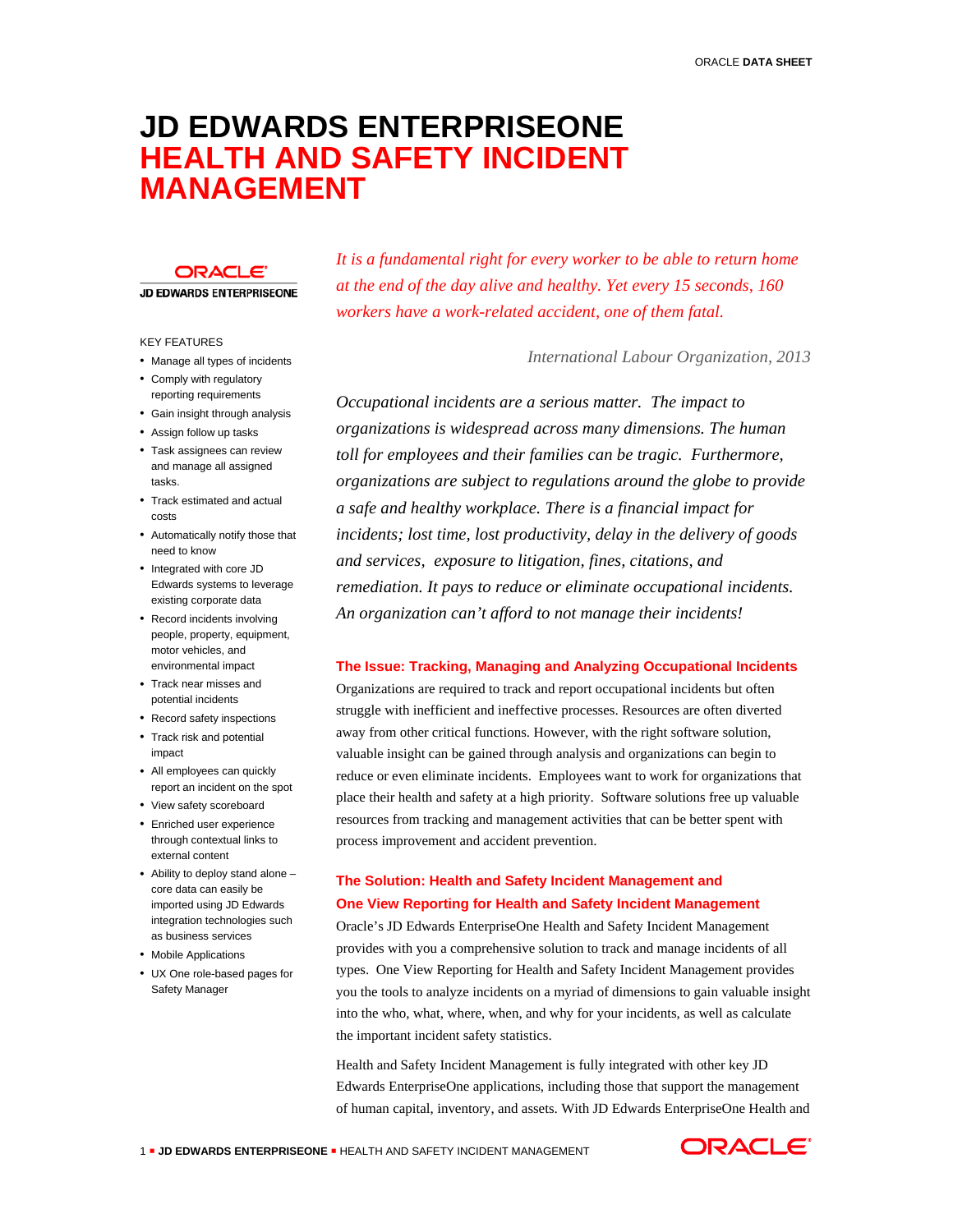Safety Incident Management, you will be able to put incident management practices in place that will streamline the process and provide insight that can be turned into actions that reduce or eliminate occupational incidents.



#### **Comprehensive Incident Management**

JD Edwards EnterpriseOne Health and Safety Incident Management is designed to handle incidents of all types. Not every incident involves injured or ill employees. Quite often, property, equipment or motor vehicles are involved. Sometime people other than your employees are involved. Incidents may result in environmental impact. With JD Edwards EnterpriseOne Health and Safety Incident Management, you can track, manage, report, and analyze all of these types. You can even record potential incidents such as near misses and observed unsafe acts or conditions.

An intuitive, easy to use interface provides fields for all of your incident needs. Attaching documents and images is easy and is prevalent throughout the solution. Plus there are numerous user defined codes and fields for all of the incident elements to facilitate further personalization.

Notifications via email or the work center happen automatically when incidents are reported, informing those that need to know, as soon as an incident takes place. People assigned tasks are notified and as incidents and tasks are updated, renotifications can take place. Individuals responsible for tasks can view and manage all assigned tasks from Incident Task Inquiry. Reminder notifications can automatically be sent for tasks coming due or overdue.

Incidents happen anytime and anywhere. The Health and Safety mobile applications for reporting an incident or seeing a summarized view of recent incidents make reporting and managing easy.

#### **Occupational Injuries and Illnesses and Regulatory Reporting**

JD Edwards EnterpriseOne Health and Safety Incident Management meets the regulatory needs to track and report OSHA cases (Occupational Safety and Health Administration). Three OSHA reports are provided: 300 Log, 300A Summary, 301

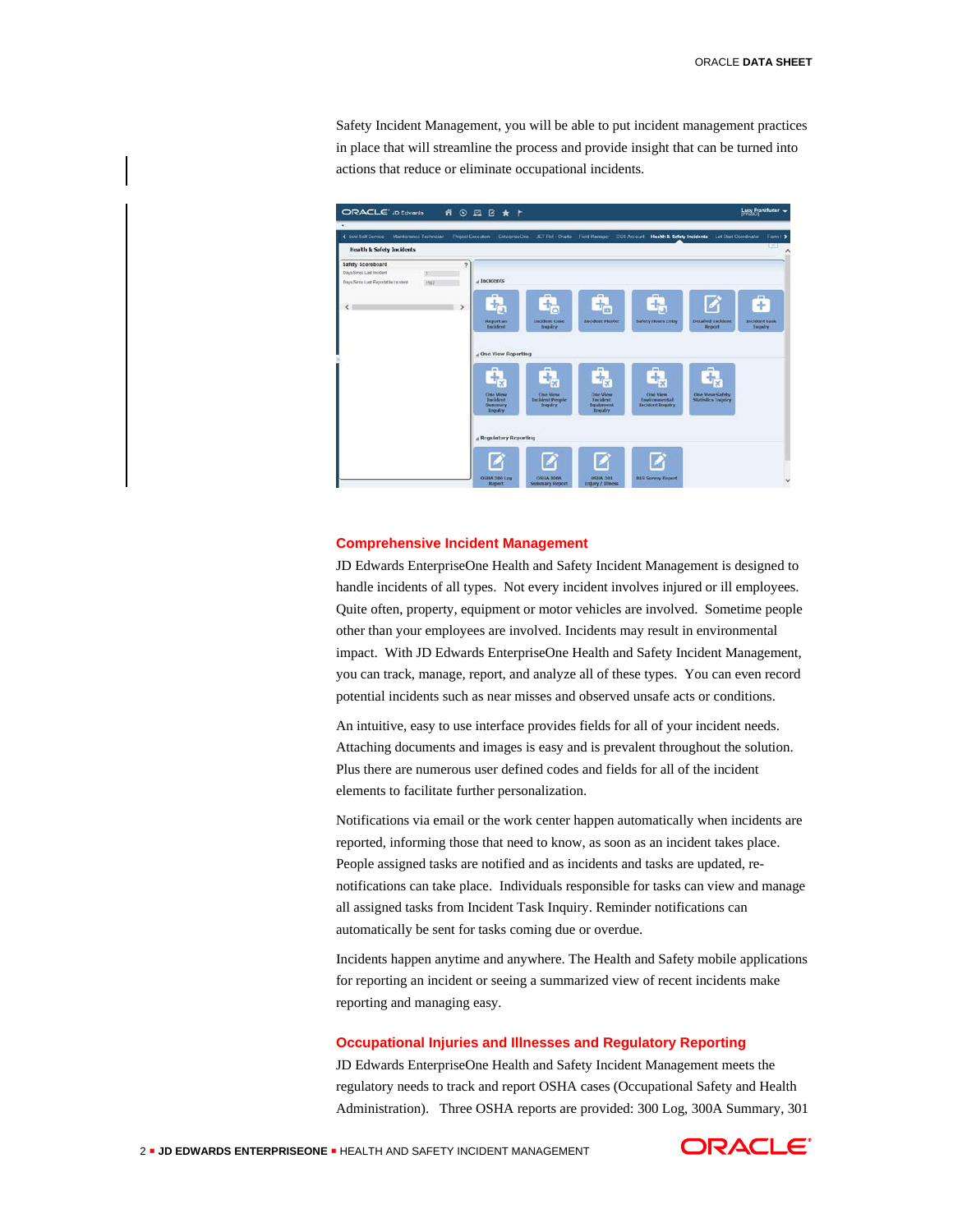Incident Report, as well as the BLS (Bureau of Labor Statistics) Survey of Occupational Injuries and Illnesses.

The comprehensive information captured for incidents can easily be reported to meet other regulatory agencies requirements beyond that of OSHA and BLS by leveraging the built in integration with Oracle's BI Publisher.

Incidents that involve employees that become injured or ill on the job can be marked as a case. Case information is typically what is required to be reported. You can track all of the required details for injuries and illnesses, plus more. All people that are injured in an incident, even non-employees can be tracked and analyzed.

#### **Property, Equipment and Motor Vehicles**

Many incidents involve property, equipment and motor vehicles, sometimes even 3<sup>rd</sup> party equipment or motor vehicles. All can be tracked, managed and analyzed by using JD Edwards EnterpriseOne Health and Safety Incident Management. Consider the insight that can be gained when you start to analyze which equipment types and operators are involved in incidents more than others. You can track and analyze costs related to incidents, both estimated and actual, and categorize those costs to facilitate analysis, including costs related to people and their injuries, equipment and its damage, and costs related to environmental incidents. Incidents that involve asset integrity (AI), or LOPC (Loss of Primary Containment) can be entered into the system and reported on, along with process safety events (PSE).

#### **Incidents With Environmental Impact**

Incidents may involve an inadvertent spill or release of products or substances that result in some type of environmental impact such as contamination or pollution. With JD Edwards EnterpriseOne Health and Safety Incident Management environmental incidents are easy to record and analyze. Products can be indicated from the JD Edwards Inventory system (optional). Incidents involving hazardous substances or SVHC (substances of very high concern) can be recorded and analyzed.

#### **One View Reporting – Configurable Analytics**

JD Edwards EnterpriseOne One View Reporting for Health and Safety Incident Management includes five analytical applications, 15 pre-built reports with 218 individual reporting components. This comprehensive solution gives you all you need to turn data into actionable information. Incidents can be analyzed on key attributes. Both estimated and actual costs can be reported. Safety statistics, including industry standard incident rates and impacts rates, provide valuable information. You can dive deeper into the details and look for trends related to the people, property, equipment, motor vehicles and environment impacts related to incidents.

#### **Usability**

JD Edwards EnterpriseOne tools and technologies provide powerful capabilities that enrich the user experience with enhanced functionality. Related Information Application Framework enables dynamic contextual linking to external mapping

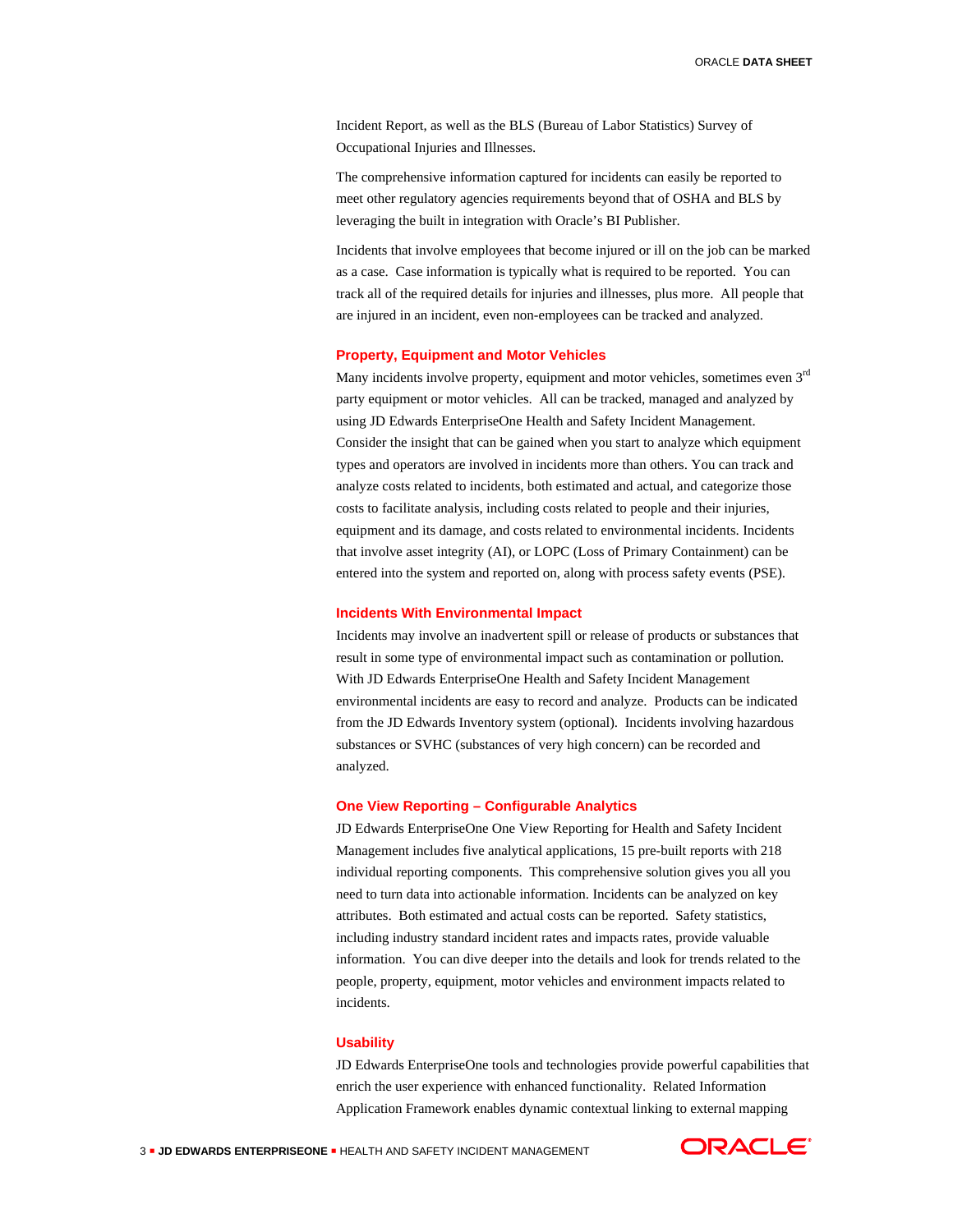applications allowing the user to see a map of where the incident took place from within the JD Edwards Incident Master. Employees can use the Report an Incident application, which is optimized for tablets, to conveniently report an incident on the spot and immediately get the process started.

# **Feature/Function Highlights**

- EnterpriseOne pages for employees and safety officers to easily access health and safety applications without menu navigation
- Mobile Applications:
- Safety Scoreboard
- Report an Incident
- Comprehensive Manage Incidents application
- OSHA and BLS regulatory reporting
- Powerful One View Reporting solution
- Incident Purge
- Employee Incident Case Inquiry application
- Incident Task Inquiry application and Task Tickler
- Fully integrated with JD Edwards EnterpriseOne
- UX One role-based pages for Safety Manager to easily access, review, and act upon important information related to incidents and illnesses.

# **Solution Integration**

This module is designed to take advantage of integrations with these JD Edwards EnterpriseOne products and suites across your operations using common tools and a Pure Internet Architecture. These integrations are optional, as Health and Safety Incident Management can stand alone as well. However, if a customer is using these systems, the data can be leveraged in Health and Safety Incident Management to further streamline the process.

- JD Edwards EnterpriseOne Human Capital Management
- JD Edwards EnterpriseOne Payroll
- JD Edwards EnterpriseOne Capital Asset Management
- JD Edwards EnterpriseOne Inventory Management
- JD Edwards EnterpriseOne Customer Relationship Management
- JD Edwards EnterpriseOne Real Estate Management
- JD Edwards EnterpriseOne Manufacturing Management

Copyright 2013 Oracle. All Rights Reserved.

This document is provided for information purposes only, and the contents hereof are subject to change without notice. This<br>document is not warranted to be error-free, nor is it subject to any other warranties or condition